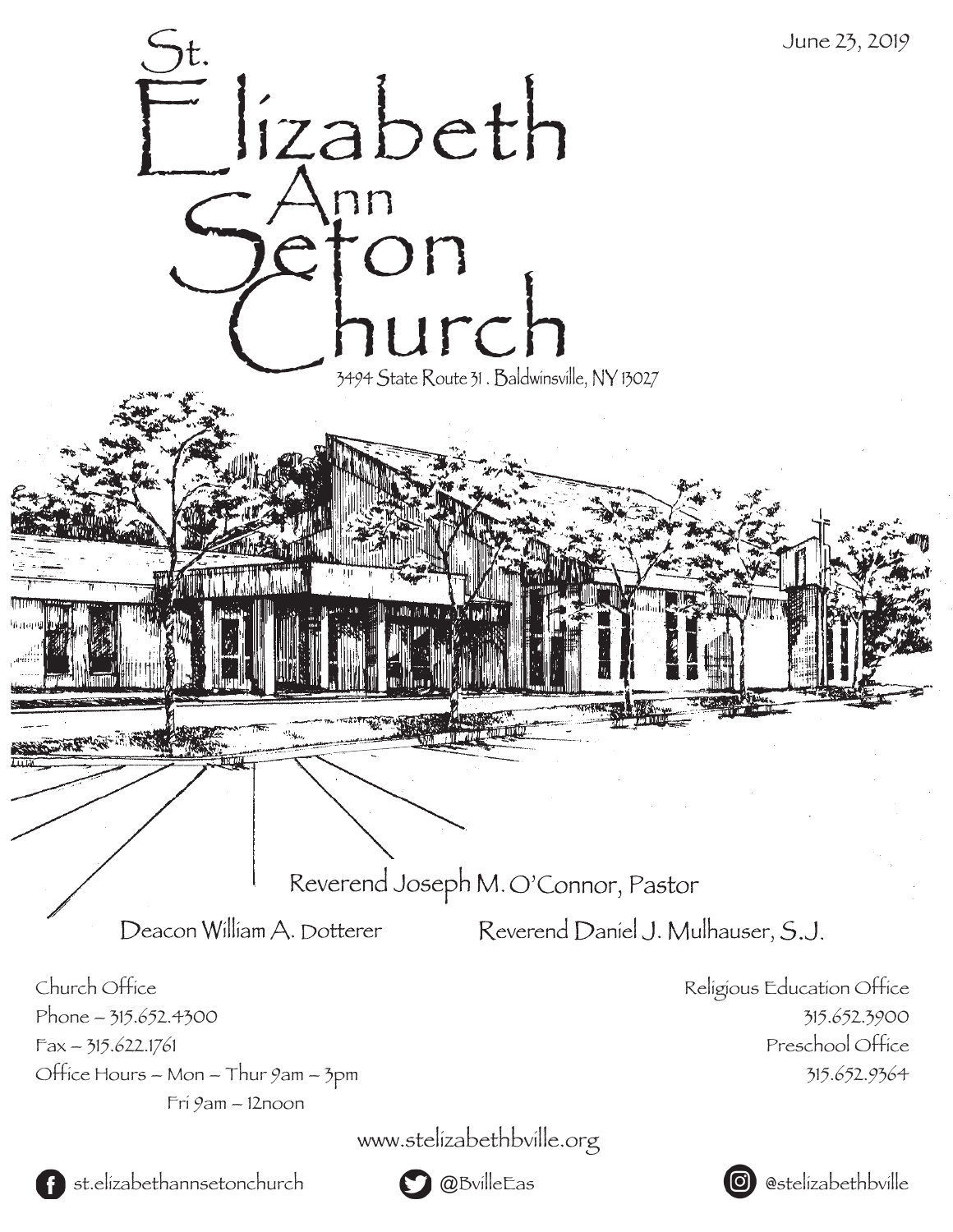### **ST. ELIZABETH ANN SETON STAFF**

| John Sheridan Middle School Faith Formation      |
|--------------------------------------------------|
| Julie Moss Elementary School Faith Formation     |
| Jennifer Guild Office/Human Development          |
| Mary Smith Office/Communications                 |
|                                                  |
|                                                  |
|                                                  |
|                                                  |
|                                                  |
| Parish Trustees Michael McCarthy, Mary Lou Smith |

Live simply that others may simply live



**Parish Mission Statement** The Catholic community of St. Elizabeth Ann Seton, united in the love of God, comes together to worship the Father, the Son and the Holy Spirit, to provide for the spiritual growth of each member, to minister to one another's needs, to be servants and neighbors to all, to strengthen and share faith, to experience the richness of Jesus Christ. The Catholic community of St. Elizabeth Ann Seton, aware of its call to be the good news, accomplishes its mission through worship, education, service and personal example.

**May God Bless** and keep safe in his care our Service Men and Women whose lives are in danger every day. They heroically serve to defend and maintain freedom around the world as well as at home. Our prayer for them reflects our great admiration and love for them. May God bless them, watch over them, and protect them always.

**Prayer for Vocations** "Lord of the harvest, **BLESS** young people with the gift of courage to respond to your call. Open their hearts to great ideals, to great things. **INSPIRE** all of your disciples to mutual love and giving – for vocations blossom in the good soil of faithful people, **INSTILL** those in religious life, parish ministries, and families with the confidence and grace to invite others to embrace the bold and noble path of a life consecrated to you. **UNITE** us to Jesus through prayer and sacrament, so that we may cooperate with you in building your reign of mercy and truth, of justice and peace. Amen." (Pope Francis)

**Anna Asks...** What do kids get out of praying before the Eucharist? Pope John Paul II was eager for young people to have an encounter with Jesus in the Eucharist. He said, *"I urge priests, religious and lay people to continue and redouble their efforts to teach the younger generations the meaning and value of Eucharistic adoration and devotion."* (28 May, 1996). Parents who bring their children to weekday masses and Adoration testify that kids discover that the Host is actually the person of Jesus, mysteriously hidden. They develop a greater interest in the Mass. They become much more aware of sin and seem very eager to receive the sacrament of Confession often. Families accompanying their children witness a growing desire for peace and forgiveness within the family. These are fruits most every family would love to taste. As we move toward summer, consider coming to daily mass with your children. Stop in on Fridays for Eucharistic Adoration between the daily masses (approximately 7:15-9:00). Register your child in grades (1-12) for our Totus Tuus Bible Study, where the sacraments take center stage. Allow today's feast of Corpus Christi (The Body and Blood of Christ) take root in your family life!

**Hospitality** During the summer months, coffee will not be served after Masses. While this is a break from preparing the kitchen before Mass, it is not a break from hospitality. Visitors to St. Elizabeth Ann Seton parish are warmly greeted and offered a bulletin at each Mass. Please consider coming early and assisting in this way at summer Masses. You can also bring up the gifts. This would be a great ministry to do as a family during the summer months.

**From the National Seton Shrine** – "Greetings from the Basilica of the National Shrine to St. Elizabeth Ann Seton! We are pleased to inform you that the inscribed brick you ordered for the Seton Legacy Garden was recently installed. Your brick was installed in Zone 3B of the Garden. All bricks are hand-placed in the Seton Legacy Garden nestled beside St. Elizabeth Ann's first permanent home in Emmitsburg, Maryland. The pathways are lined with her inscribed words as well as personal inscriptions to loved ones such as yours. On behalf of the thousands of visitors who benefit from the Shrine each Year, I would like to thank you for your generosity. Such support helps to honor St. Elizabeth Ann and her enduring legacy." - With gratitude, Rob Judge, Executive Director.

**Kuddos on our Landscape** As usual, the landscape around the parish is absolutely beautiful. Bill Czelusniak returned from shoulder surgery stronger than ever this year to keep all the bushes trimmed and looking gorgeous. Chris Squier and crew from Lake Effect Lawnscapes has battled an unusually wet spring to keep the lawn mowed and looking healthy. Thanks as well to our staff, Al Parisi and Mark Lynch, for keeping an eye on the day to day maintenance. The team effort does not go unnoticed or unappreciated. Thank you all for creating a beautiful space that lifts our hearts and minds to God.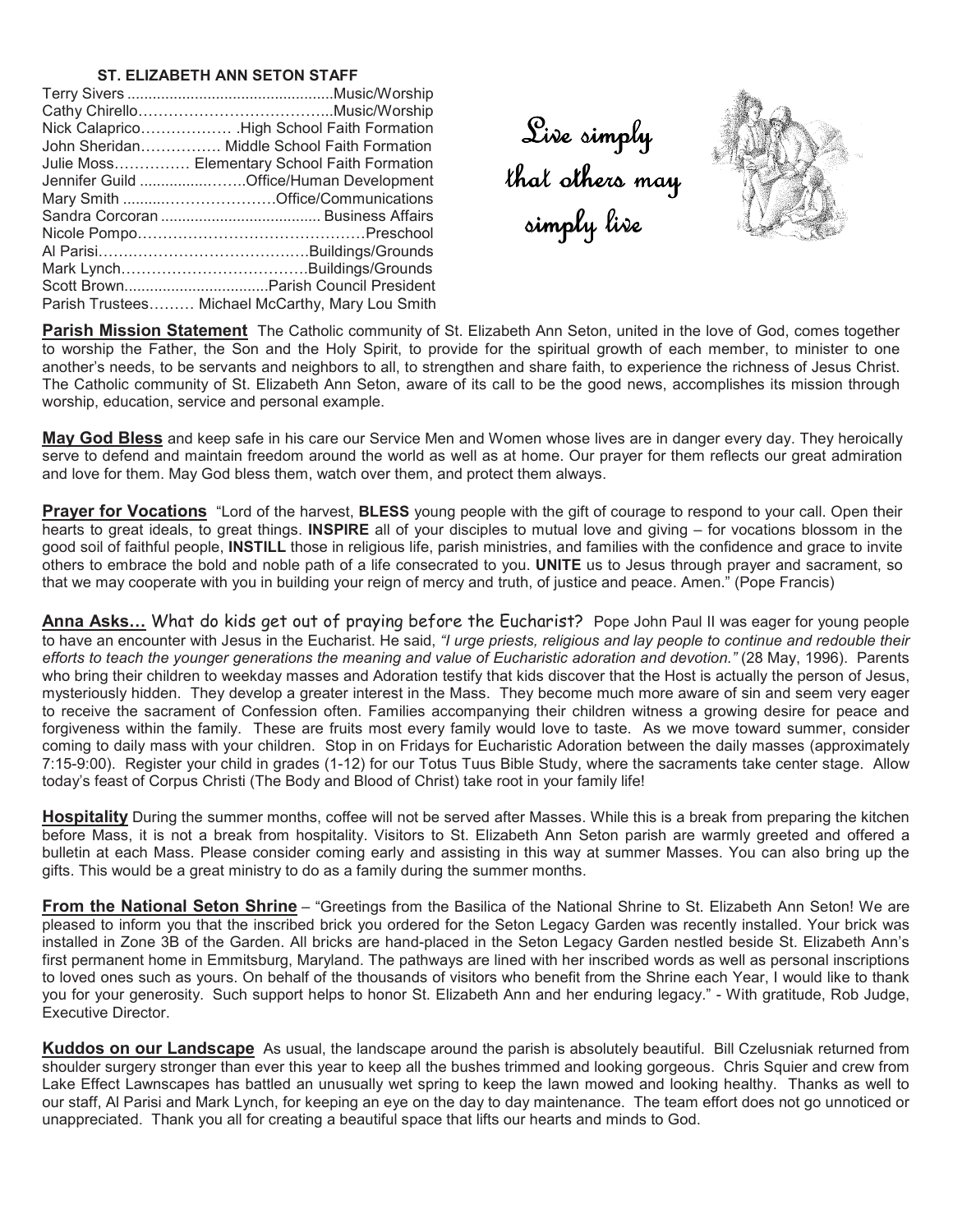**Thanks for your support of Joseph House** Your change changed lives. Thank you for great response to the Joseph House collection. If you forgot your bottle, please drop it off during the week. To donate online visit www.jhfw.org/donate. Thank you and God bless you for your support.

**Hope Appeal Update.** The response has been fantastic! We flew past the 50% mark last week and are moving quickly towards our goal. If you have not done so yet, please make your gift. You can use the envelope mailed to your house or pick up a donation envelope in the Gathering Space. Simply return them to the Offertory box or place them in the mail. Additionally, you can make you gift through the Hope Appeal website: https://www.syracusediocese.org/foundation/hopeappeal/ If the parish reaches the goal, we will run in thanksgiving on July 7<sup>th</sup> at 1:00pm. Fr. O'Connor and Brendan are planning a route that will include a few new streets and require some biking to get there. Runners (and bikers) will be welcome to join in for part of the route and water stops would be appreciated! More information is available on the website and in the Gathering Space.

**White Water Rafting** This Friday, June 28<sup>th</sup>, St. Elizabeth Ann Seton youth will be taking over the river! This adventure filled trip is one you won't want to miss. We are starting with Mass at 6:45AM, followed by breakfast and then head up to the river for a day of rafting. A BBQ dinner will be provided at the end of the day. This is open to teens 14+ and their parents. For more information go to our website, www.stelizabethbville.org and click under the Faith Formation tab.

**Project Connect** is a joint project of Catholic Charities and the Catholic parishes of Onondaga County. The purpose is to provide youth from area parishes an opportunity to put their faith into action through programs serving inner-city youth. Participants must be at least 16 years of age by June 24, 2019 and involved with the parish throughout 2019. Participants will be paid for up to 30 hours of work a week during the months of July and August. For further information contact the parish office before June 24.

**Religious Education Registration** Register before July 1<sup>st</sup> to avoid late fee for the 2019-2020 Religious Education school year. You will find the online registration at: https://stelizabethbville.org/faith-formation/ Scroll to the bottom of the page to begin the form. Make sure you have your parishioner number ready! You may noticed that the fee has increased for next year. Students will receive new and updated books, be able to work right in their books, as well as keep them at year's end. We are very excited about the new book program! Within the next month or so, we will send out a schedule with class dates and times. As always, if you have any questions or concerns, please do not hesitate to contact Julie, John, or Nick.

**Totus Tuus** will once again be coming back to our Parish July 15<sup>th</sup> through July 19<sup>th</sup>. The week includes a day program for those entering grades 1-6 from 9:00AM to 3:00PM. An evening program for teens entering grades 7-12 will also begin Monday the 15<sup>th</sup> of July through Thursday the 18<sup>th</sup>. Both will be filled with fun, friends and faith! You can register online at www.stelizabethbville.org and click on the Faith Formation link.

**A Prayer Chain** is in place at St. Elizabeth Ann Seton. Serving on the Prayer Chain is a way for good people to serve God and to bring blessings to others who will be grateful for the prayers of Prayer Chain Members. If prayers for self or for others are needed and desired, please call the Parish Office at 652-4300 and your prayer requests will be forwarded to Angie Peterson.

# *The Word of God & Mother Seton…*

Luke's Gospel today leads us into the mystery of the Mass. Jesus continues to draw all people to himself, just as he did with the crowd of five thousand. Whenever we gather to celebrate the Eucharist, Jesus is present, healing those needing to be cured and feeding those needing to be nourished (Lk 9:11-17). Coming to know the real presence of Jesus in the Eucharist was a focal point for Mother Seton's own conversion to Catholicism. Ultimately, we can have the same confidence that it is the Body and Blood of Christ that truly satisfies our restless hearts. With her own words, let our love for Jesus in the Eucharist be renewed this day: "Jesus is there, we can go receive Him. He is our own...It is certainly true as that bread naturally taken removes my hunger. This *Bread of Angels* removes my pain, my cares; it warms, cheers, soothes, contents and renews my whole being."

**Vocation Reflection...**After Jesus fed the crowd of more than five thousand people, "all ate and were satisfied." This extraordinary event foreshadows the memorial we continue to celebrate every time we gather for Mass: the sharing of Jesus' body and blood, remembering his loving sacrifice that brought us salvation and eternal satisfaction. Still today, the Eucharist nourishes and transforms us. Is the Lord calling you to be a vessel through which he nourishes and transforms his people? For more information on vocations to the priesthood and religious life, visit: www.vocations-syracuse.org.

# **Weekly Scriptures**



Corinthians 11:23-26 Galatians 5:1, 13-18 Luke 9:11b-17 Luke 9:51-62

**Readings for June 23, 2019**<br> **Readings for June 30, 2019**<br>
1 Kings 19:16b, 19-21 1 Kings 19:16b, 19-21